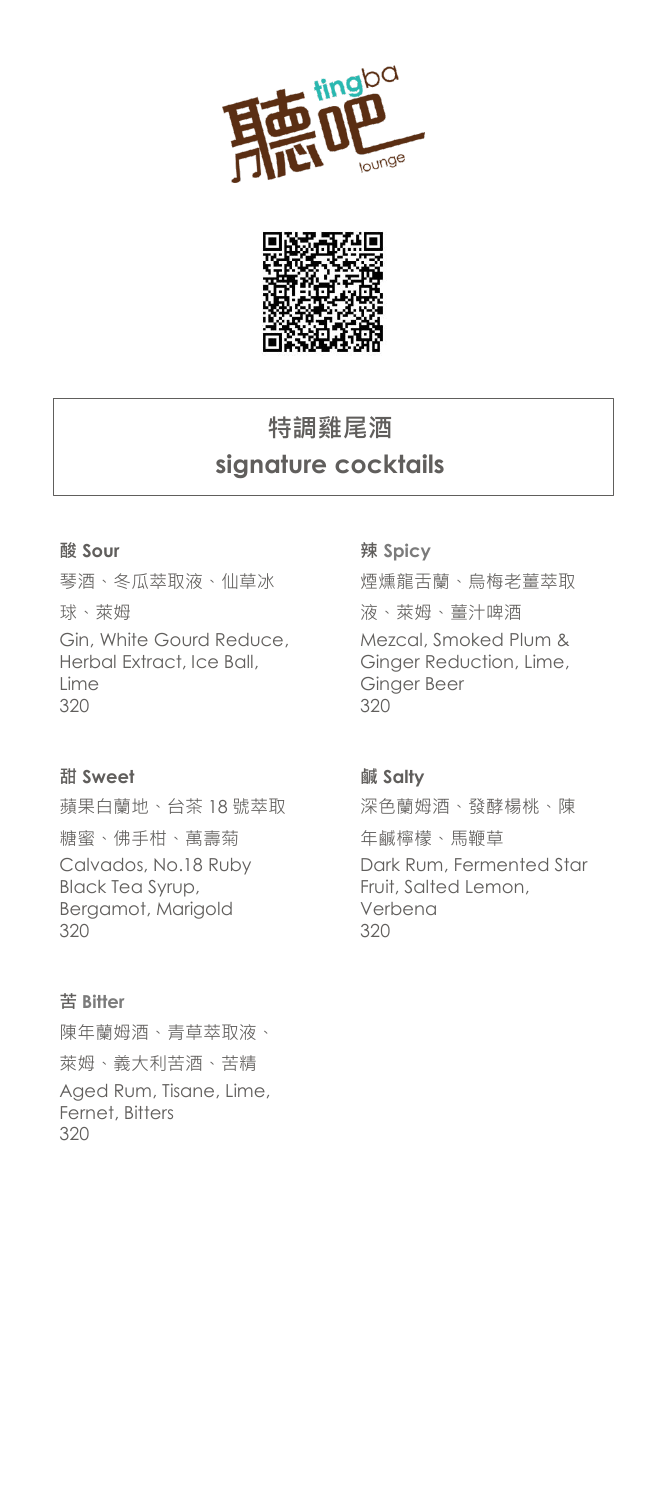## **經典雞尾酒 classic cocktails**

#### **Tropical Island Iced Tea**

琴酒、蘭姆酒、伏特加、龍舌 蘭、馬告鳳梨糖蜜、萊姆、紅 茶萃取

Gin, Rum, Vodka, Tequila, Makauy-pineapple Syrup, Lime, Black Tea Extract 350

#### **Tiki Mai Thai**

雙色蘭姆酒、香料酒、玫瑰杏 仁糖漿、百香果、萊姆 White & Aged Rum, Amaro, Cointreau, Orgeat Syrup, Passionfruit, Lime 350

#### **Pink New York Sour**

波本威士忌、紅酒、洛神花糖 蜜、檸檬、蛋白 Bourbon, Hibiscus Syrup, Lemon, Egg White, Red Wine 320

#### **Earl Grey Negroni**

伯爵茶浸漬琴酒、香艾酒、義 大利苦酒、可可苦精 Earl Grey Infused Gin, Rosso Vermouth, Campari, Cocoa Bitters 320

#### **Amber Old Fashioned**

裸麥威士忌、迷迭香楓糖、苦 精、焦糖橙片 Rye Whisky, Rosemary Infused Maple Syrup, Bitters, Caramelized Orange 320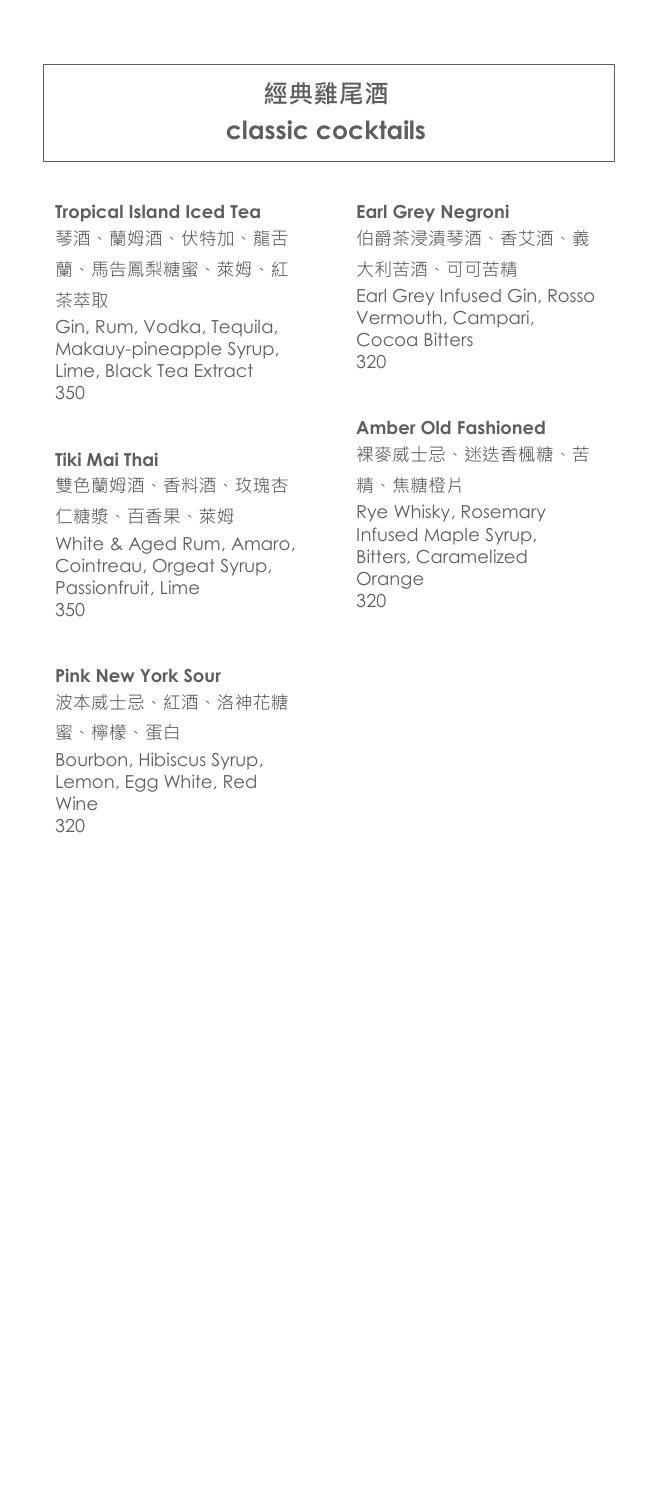### **herbs & flowers**

**當季水果果昔 Smoothie with Seasonal Fruits** Virgin 200

**當季水果 搭配 白酒 / 紅酒 Sangria de Blanc / Vino**  250

#### **Bit Merry**

綜合莓果、火龍果、蔓越莓、 柑橘、接骨木花 Mixed Berries, Pitaya, Cranberry, Citrus, Elderflowers Tipsy 300 Virgin 200

#### **Pico Pico**

香蕉、椰奶、鳳梨、香蘭葉 Banana, Coconut, Pineapple, Pandan Leaf Tipsy 300 Virgin 200

#### **Daydream**

荔枝、奇異果、萊姆、薄荷、 百里香、氣泡 Lychee, Kiwi, Lime, Mint, Thyme, Sparkling Tipsy 300 Virgin 200

#### **Summer Code**

芒果、百香果、優酪乳、熱帶 香料 Mango, Passionfruit, Yogurt, Falernum Tipsy 300 Virgin 200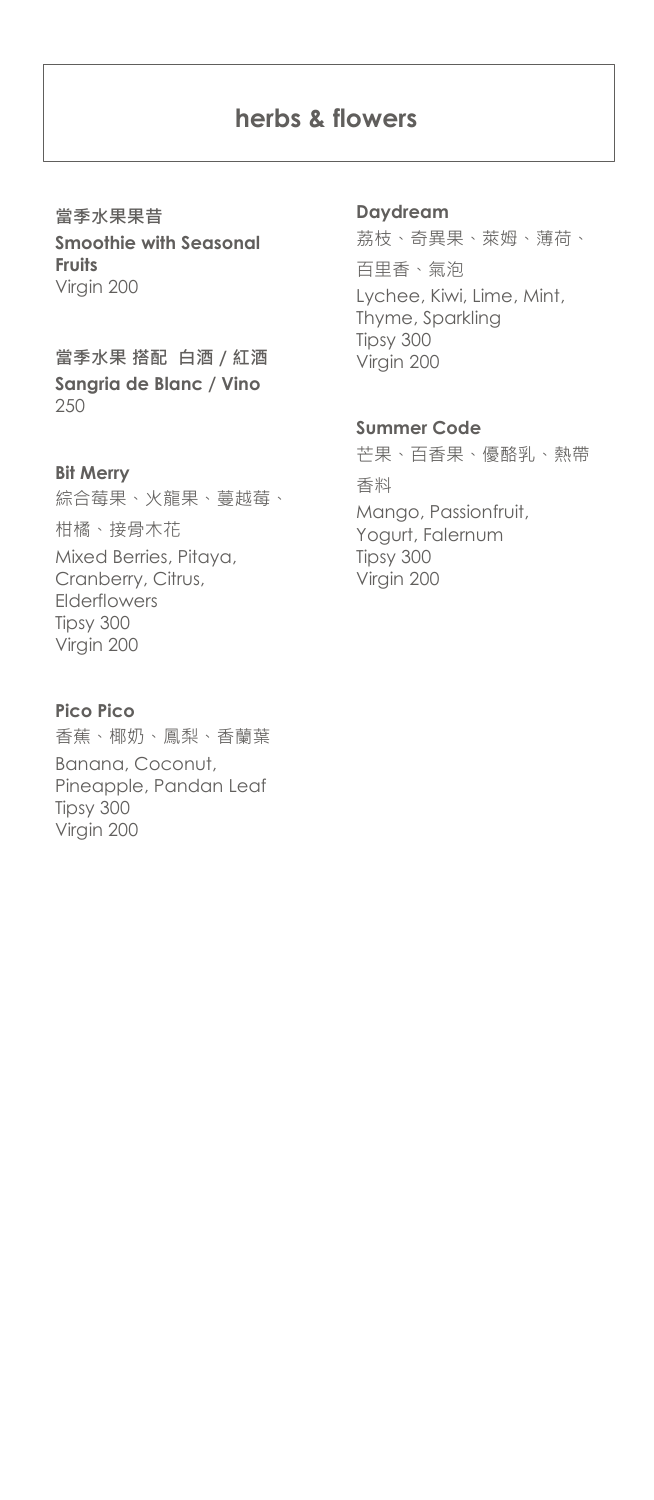## **啤酒**

**beer**

台灣生啤酒 Taiwan Draft Beer 150 每杯 Glass S 250 每杯 Glass L

#### **源流東京金啤酒**

#### **Far Yeast Tokyo Blonde** 280

ABV: 5% / 35 IBU

金黃的酒液帶著花草及熱帶水 果香氣,入口清爽,有著青 草、穀物、蜂蜜、及大地的氣 息,後以苦甜交織的乾爽作結

#### **8 號鐵絲"酒花繩縛"印度淡愛 爾**

#### **8 Wired Hopwired NZ IPA** 260

ABV: 7.3 % / 70 IBU 只使用紐西蘭酒花以及麥芽, 不同於美式 IPA 的柑橘調性, 紐西蘭酒花展現獨特的熱帶香 氣。鳳梨、百香果、奇異果

,平衡的酒體,尾韻稍帶松針 苦韻以及淡淡白葡萄香氣

#### **修道院黑啤酒侯旭弗 10 號 Trappistes Rochefort, "Rochefort 10"**

260 ABV: 11.3 % 比利時深色烈愛爾,有著李 子、無花果、黑巧克力風味尾 勁有著焦糖苦香,入口不刺 激,要入喉前感受到甜中帶微 酸,入口後餘韻是些微苦味中 傳來滿口的水果香氣

**源流東京白啤酒 Far Yeast Tokyo White**  250 ABV: 5 % / 18 IBU Style: Saison / Farmhouse Ale 淡金蜂蜜色酒液,帶著柑橘、 丁香、杏桃、檸檬草香氣。入 口乾爽,氣泡感較強,小麥風 味明顯,柑橘混著花草香佐 以 Saison 酵母的微微酸感, 後 段則是麥芽糖與酒花苦韻的交 錯平衡

#### **鱷蜥混濁型淡艾爾**

**Tuatara Hazy Pale Ale**  250 ABV: 5.5 % / 27 IBU 注入大量柑橘酒花,帶出芒果 與鳳梨水果風味最佳組合,酒

體輕盈,清爽易飲

#### **鱷蜥酵母小麥啤酒 Tuatara Hefe**

240 ABV: 5 % / 15 IBU Weinstephan 酵母帶來的香 蕉、香草、與丁香感,是一款 清爽、果香濃郁平易近人的精 釀啤酒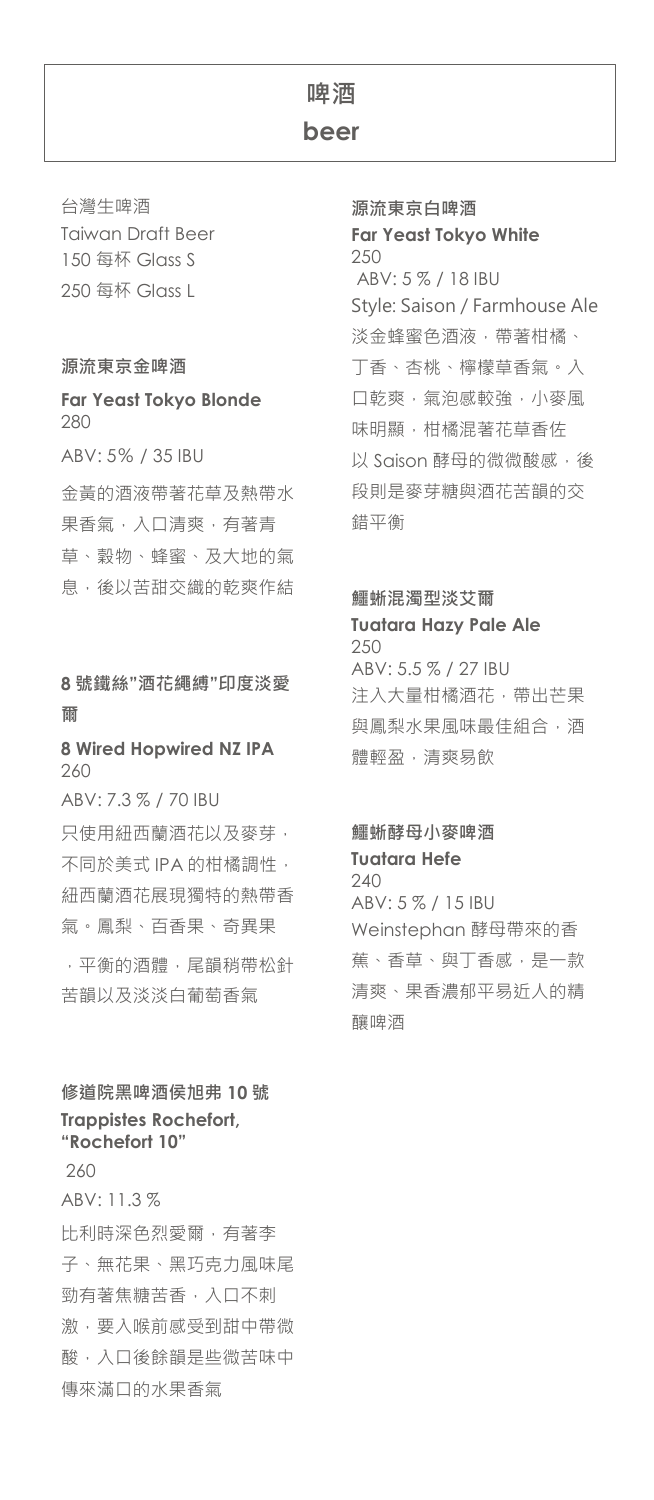# **鱷蜥皮爾森啤酒**

#### **Tuatara Pilsner**

240 ABV: 5 % / 44 IBU Bohemian Pilsner 的口感清 爽、苦甜平衡,是結合紐西蘭 啤酒花、麥芽和捷克傳統皮爾 森酵母所釀出的完美三重奏。

清爽、酒體扎實而帶柑橘、青 草感。啤酒花苦味帶出乾爽尾 韻

### **憤怒果園脆蘋果酒 Angry Orchard Crisp Apple Hard Cider**

200 ABV: 5 % 精選法國諾曼第半島的苦甜品 種 Bittersweet 小蘋果,加入 阿爾卑斯山香甜多汁 Culinary 蘋果後,成為這款果香滿 溢、酸甜適中、清新順暢的蘋 果酒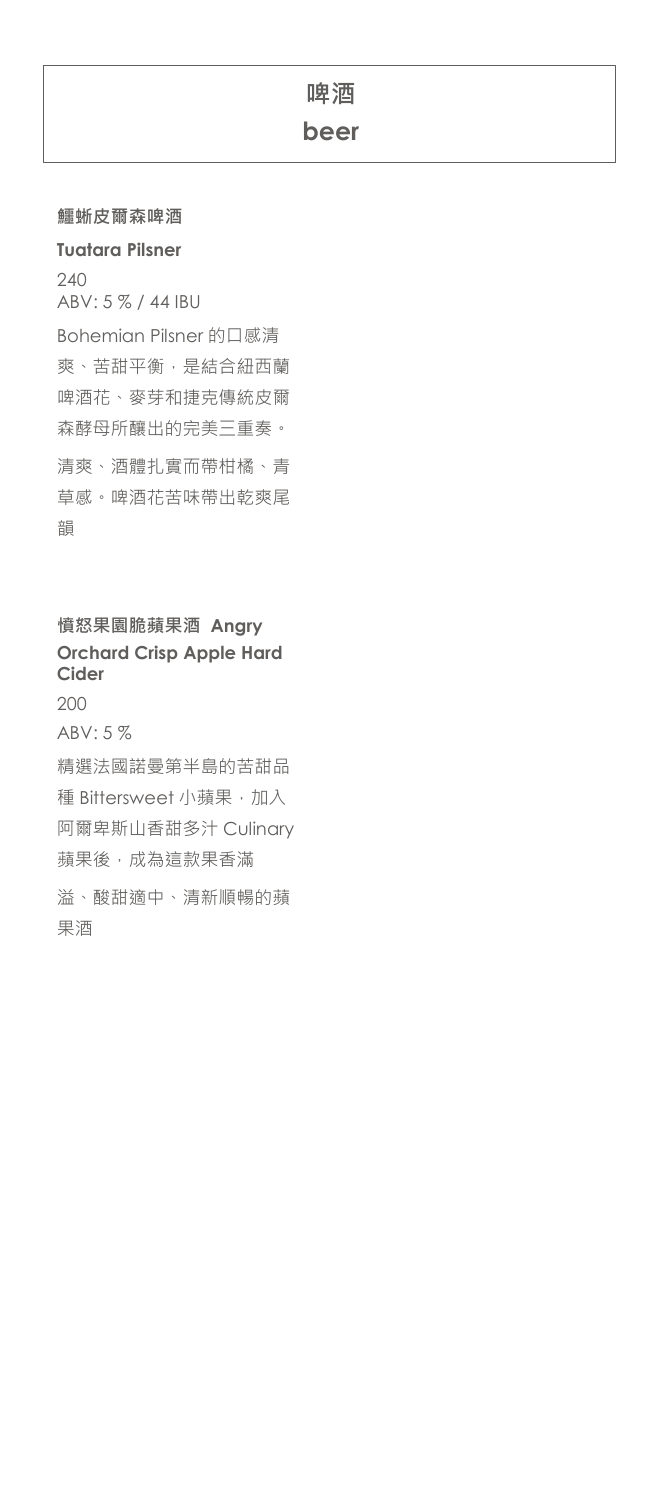# **鮮榨果汁 fresh juices**

#### **哈利蔔特**

**Harry's Vitamix Potion** 胡蘿蔔、蘋果、鳳梨、薑 Carrot, apple, pineapple, ginger 180

#### **暮光之橙**

**Orange Twilight** 胡蘿蔔、柳橙、鳳梨、檸檬 Carrot, orange, pineapple, lemon 180

#### **變形金剛**

#### **Transformer's Energon C**

蘋果、鳳梨、芭樂、檸檬 Apple, pineapple, guava, lemon 180

#### **史瑞克大冒險**

#### **Shrek's Super Tonic**

奇異果、鳳梨、蘋果 Kiwi, pineapple, apple 180

**綠巨人浩克 Hunky Green Hulk** 蘋果、芭樂 Apple, guava 180

柳橙汁 Orange Juice 150

胡蘿蔔汁 Carrot Juice 150

蘋果汁 Apple Juice 150

#### 鳳梨汁 Pineapple Juice 150

奇異果汁 Kiwi Juice 150

葡萄柚汁 Grapefruit Juice 150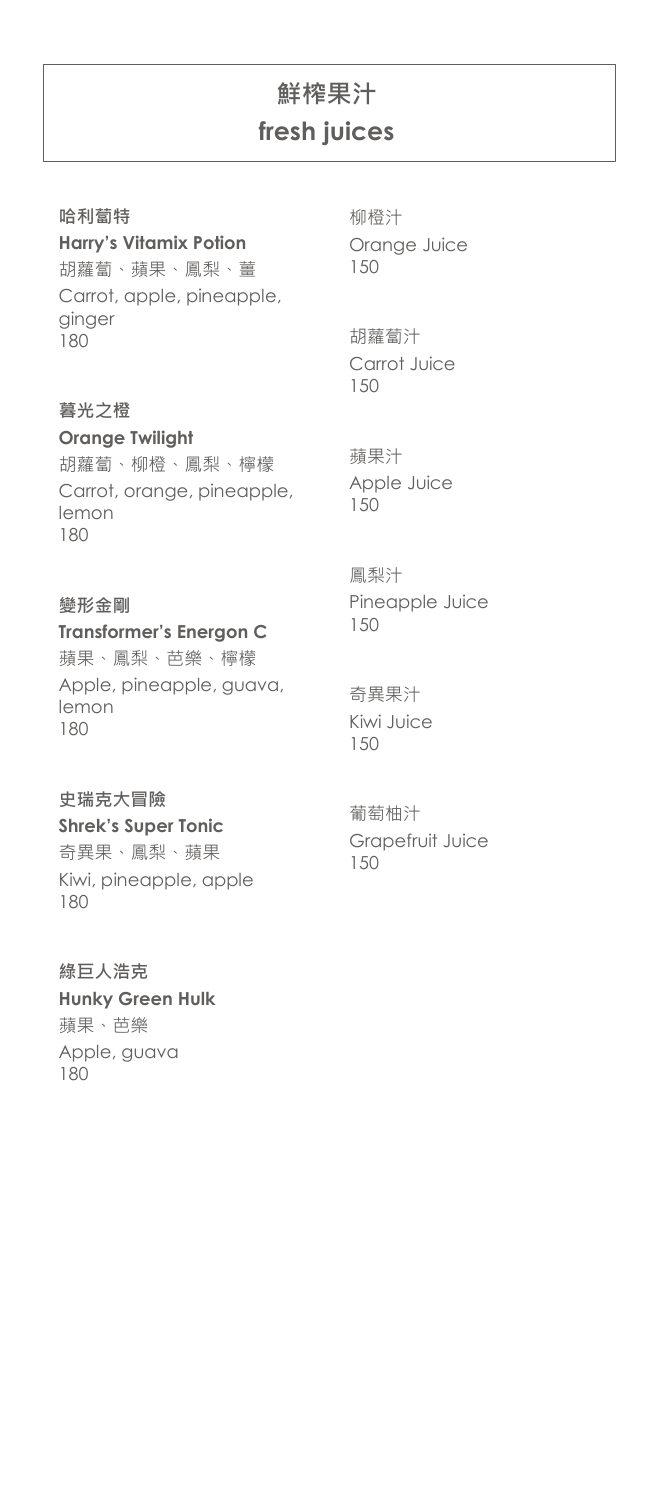## **軟性飲品 soft drinks**

季節蘇打飲 Seasonal Soda 160

莫西多康普茶 Mojito Kombucha 180

莓果康普茶 Berry Kombucha 180

薑汁啤酒(無酒精) Ginger Beer (non-alcohol) 150

### **礦泉水 Sparkling Water**

沛綠雅天然氣泡礦泉水 Perrier 80 (330ml)

普娜天然礦泉水 Acqua Panna 80 (250ml)

**汽水 Soda** 80 每杯 Glass 330ml

可口可樂 Coca Cola

零熱量可口可樂 Coke Zero

雪碧 Sprite

美國 A&W 沙士 A&W Root Beer

薑汁汽水 Ginger Ale

通寧水 Tonic Water

蘇打水 Soda Water